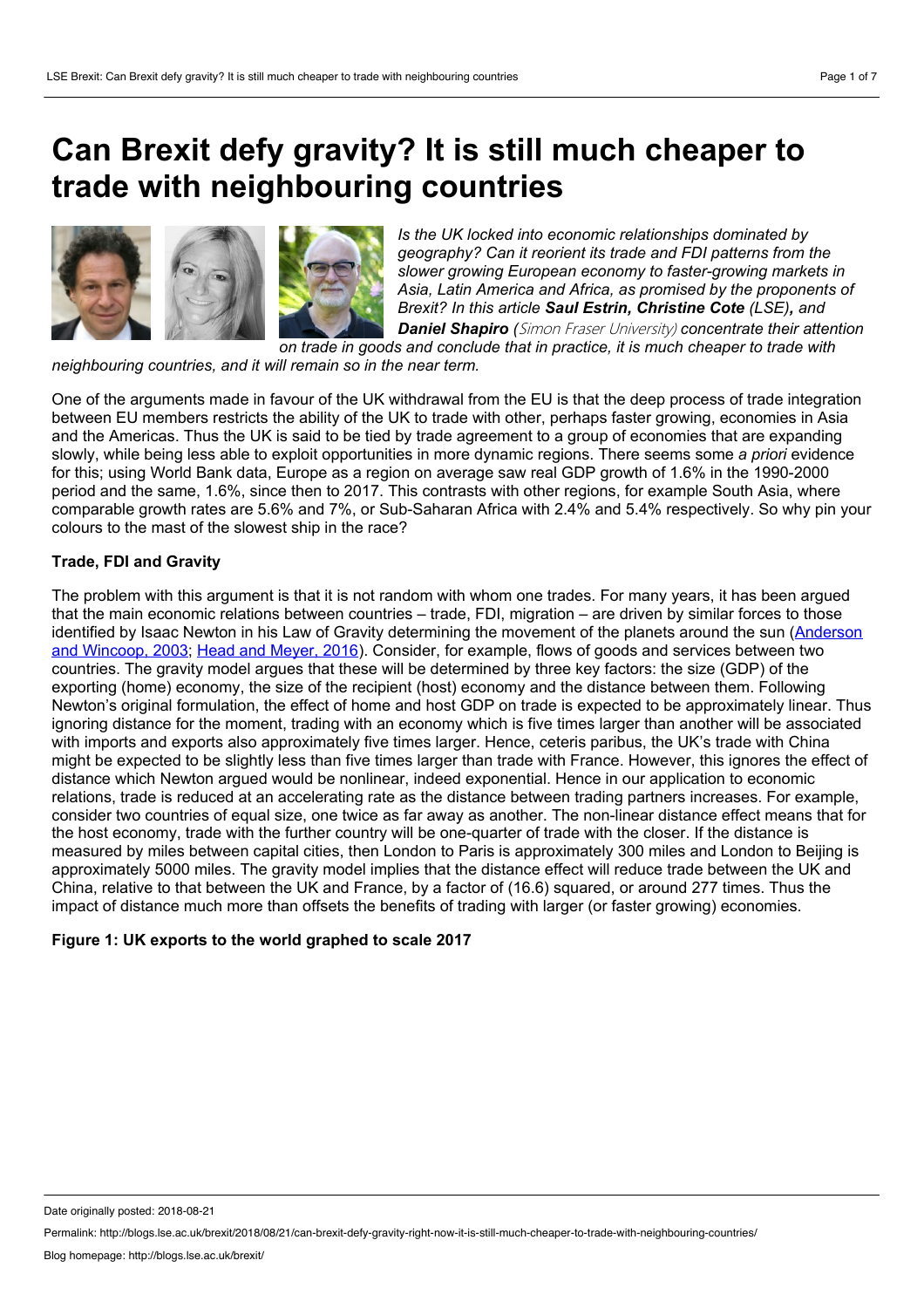

We can see the operation of gravity effects when we rescale a global map to represent the UK's exports to its main trading partners by volume in 2017. Figure 1 draws on Penkaj Ghemawat's [website.](https://ghemawat.com/) UK exports to close neighbours – Ireland, Switzerland, Belgium, Holland and France – are much larger than to more distant comparably sized economies in Eastern Europe, North Africa or Latin America. Three of the world's largest economies – US,China and Japan – also represent important locations for British exports, but the scale is not as large as their economic size would imply, because of distance.

Distance has a similar effect on patterns of FDI. Thus we use [Ghemawat's](https://hbr.org/product/redefining-global-strategy-with-a-new-preface-crossing-borders-in-a-world-where-differences-still-matter/10203E-KND-ENG) mapping tool to consider inward FDI flows to the UK in 2014 to produce Figure 2. The geographic pattern is not identical to that in Figure 1 because FDI is also affected by other factors such as the scale of home economy capital markets and multinational firms. Hence because of its huge capital market and numerous multinational firms, the US plays a bigger role as a source of FDI to the UK, and Ireland a smaller one, than for trade. However, the impact of gravity effects – the size of the home economy and distance, are obvious in both Figures.

### **Figure 2: Inward FDI to the UK with home economy graphed to scale**

Date originally posted: 2018-08-21

Permalink: http://blogs.lse.ac.uk/brexit/2018/08/21/can-brexit-defy-gravity-right-now-it-is-still-much-cheaper-to-trade-with-neighbouring-countries/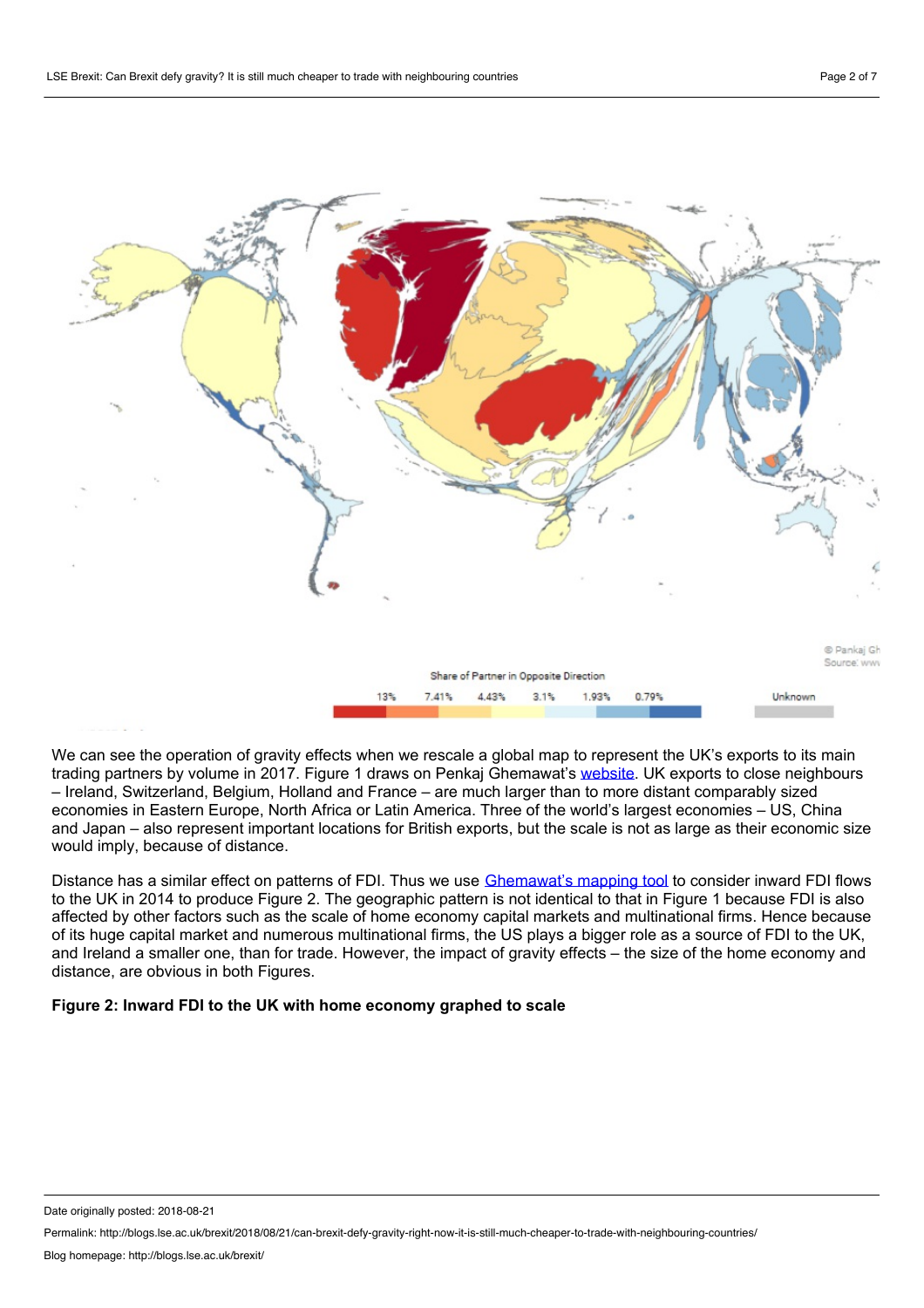

source: UNCTAD Bilateral FDI 2014. Note: Excludes negative net values.

But economics is not physics and rules for physical objects do not necessarily apply in a simple-minded way to sentient beings. Are these distance effects immutable? Is the UK locked into economic relationships dominated by geography? Is distance only measured by geographic factors? If so, there is little logic to Brexit, and policies to weaken trade relationships with our closest neighbours, some of them very large economies, can do little but cause loss of growth and welfare. This would be consistent with the conclusion of Mayer, Vicard & [Zignano](https://voxeu.org/article/revisiting-cost-non-europe) (2018) who, on the basis of highly sophisticated gravity modelling conclude "*that the Single Market has increased trade between EU* members by 109% on average for goods, with associated welfare gains reaching 4.4% for the average European *country."*

### **Thinking more about distance**

In this article, we consider whether recent developments might relax the iron logic of the gravity model, and therefore the force of this negative conclusion about Brexit. In particular, do the effects of gravity remain as strong now, in this age of the internet, global value chains and populism, as they did when much of the data behind these studies were undertaken twenty or more years ago. We concentrate our discussion on trade in goods; we consider services in a subsequent post. Moreover, we illustrate our discussion with reference to a trading relationship often pointed to as an alternative for each country to their current close ties with their large neighbours – Britain and Canada.

### **Does distance matter less than it used to?**

Date originally posted: 2018-08-21

Permalink: http://blogs.lse.ac.uk/brexit/2018/08/21/can-brexit-defy-gravity-right-now-it-is-still-much-cheaper-to-trade-with-neighbouring-countries/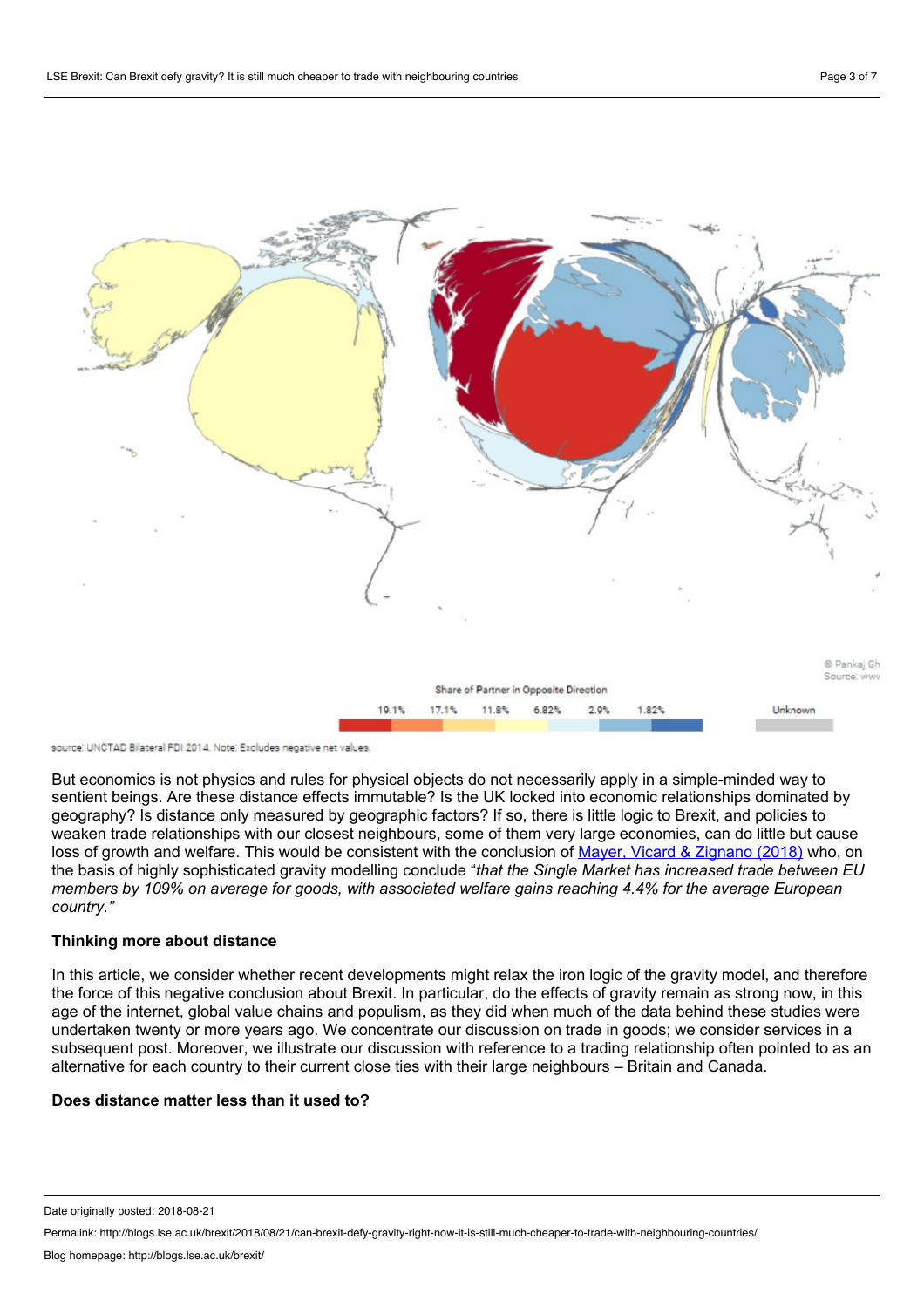According to [UNCTAD](http://unctad.org/en/pages/PublicationWebflyer.aspx?publicationid=588) (2013) some 60% of world trade is now in intermediate goods, largely going through the value chains of large multinational enterprises. This development is relatively recent and implies that trade in goods and FDI are closely linked, with economic activity largely being distributed by function [\(Baldwin](https://www.aeaweb.org/articles?id=10.1257/jep.30.1.95) 2016). Perhaps these value chains are constructed with a logic which relies as much on cost factors other than transport, for example labour costs.

The most commonly cited reason for the dominance of distance effects is transport costs, but as [Baldwin](http://www.hup.harvard.edu/catalog.php?isbn=9780674660489) (2017) points out, these have been dropping significantly for many years and may no longer pose the constraints to trade and FDI of yesteryear. Indeed, Baldwin argues that the key driver of globalisation today is the falling price of 'transporting' ideas, as opposed to the cost of moving goods.

So perhaps gravity is less important now than it was when much of the definitive research was undertaken, back around 2000. We, therefore, ask whether recent studies continue to find strong evidence for the importance of distance in explaining trade and FDI patterns?

A recent paper by PWC [\(2017\)](https://www.pwc.co.uk/government-public-sector/assets/documents/pwc-the-gravity-model.pdf) summarises the new evidence regarding gravity effects. It argues that these remain substantial but have in fact been coming down slightly in recent years. For example, it suggests that UK trade with a country 500 miles away would have been 111% higher than with a country 1000 miles away in the 2000s, but only by 97% in 1970s. The reasons they cite are consistent with Baldwin's arguments and include supply chain dynamics and technological changes. Thus, the evidence suggests that gravity effects for trade in goods remain almost as important now as twenty or thirty years ago.

We can see the implications of gravity with the example of trade in goods between Britain and Canada. Both countries are quite large, being members of the G7 for example, but they are geographically quite distant; the distance from London to Ottawa is around ten times that from London to Paris. Figure 3 again illustrates the impact of distance. Canada's main trading relationship is with its large Southern neighbour, the US,while nearby economic power Germany is a major trade partner with the UK. These patterns have not varied greatly in the past 20 years. Despite the historical and cultural links, UK trade with Canada has remained for many years at a much lower level.

### **Figure 3: Trade between the UK,Germany and Canada; and Canada and the US, 1995-2016.**

Date originally posted: 2018-08-21

Permalink: http://blogs.lse.ac.uk/brexit/2018/08/21/can-brexit-defy-gravity-right-now-it-is-still-much-cheaper-to-trade-with-neighbouring-countries/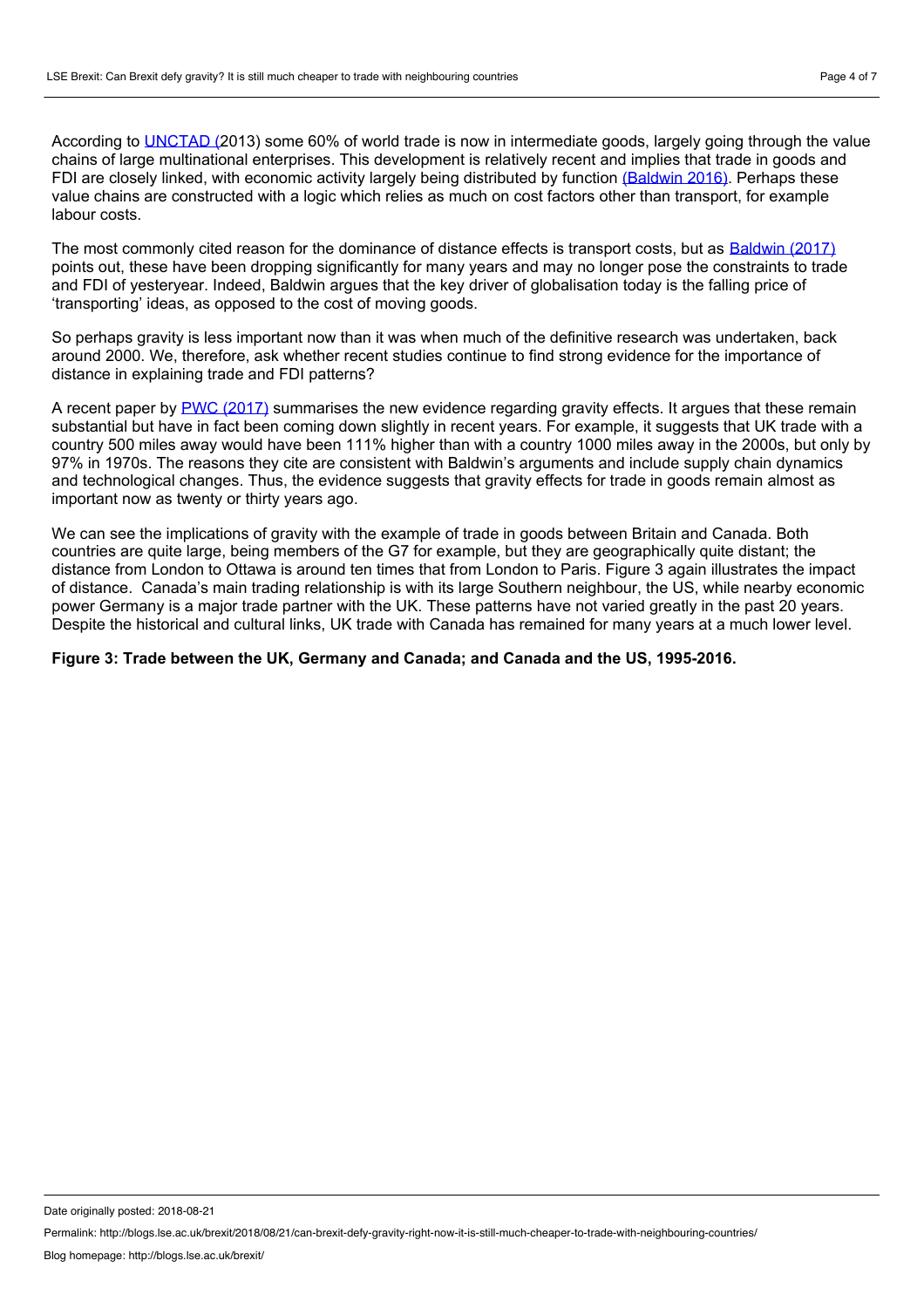# Trade Patterns are Relatively Con.







Share of total US exports/imports to Canada Share of total Canadian exports/imports to US UK & Germany Expo





Share of total UK exports/imports Share of total German exports/im

80.00%

Date originally posted: 2018-08-21

Permalink: http://blogs.lse.ac.uk/brexit/2018/08/21/can-brexit-defy-gravity-right-now-it-is-still-much-cheaper-to-trade-with-neighbouring-countries/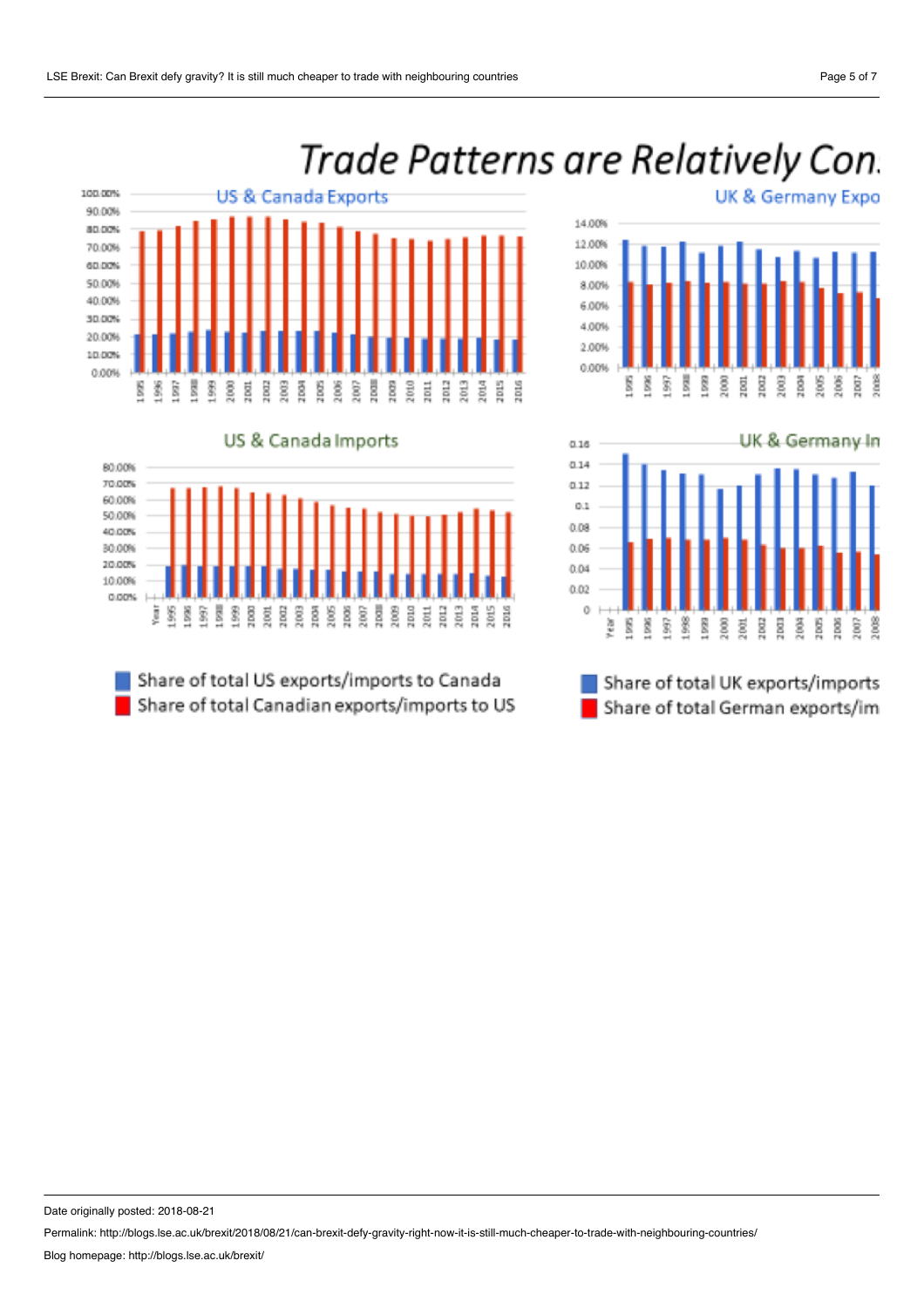## Canada-UK Trade is Limited

### **UK & Canada Exports**



### UK & Canada Imports





### **Other notions of Distance: History and Culture**

These findings need to be tempered to some extent because the higher costs of doing business in more distant locations may be driven not only by transport costs but also by unfamiliarity about key factors like different language, rules, regulations, taxes and social norms. This led researchers like [Baghdasaryan,](http://eprints.lse.ac.uk/30442/) Estrin and Meyer (2009) to explore new measures of distance that account for differences in institutional arrangement and human resource practices. This approach has been brought together by [Ghemawat](https://hbr.org/product/redefining-global-strategy-with-a-new-preface-crossing-borders-in-a-world-where-differences-still-matter/10203E-KND-ENG) (2007) in his CAGE framework whereby the factors driving distance in a gravity model can be categorised into four: cultural, administrative, geographic and economic. This framework expands considerably the notion of distance, and permits compensation for the force of geographic distance, for example for trade between countries which have close cultural or historical affinity, leading to similar administrative arrangements. The CAGE models help us to understand why trade for example between countries with a common language, or with former colonial ties, is significantly higher than would be predicted using geographical gravity effects.

The CAGE framework, therefore, tells us that distance effects in trade are not immutable, and can be influenced by common histories and legacies. This opens up prospects for greater trade between countries like the UK and Canada, with an intertwined past, than is allowed in the basic gravity model. Moreover, some CAGE factors such as administrative or economic distance can be influenced by policy, opening up the possibility that trade patterns can be altered over time.

Date originally posted: 2018-08-21

Permalink: http://blogs.lse.ac.uk/brexit/2018/08/21/can-brexit-defy-gravity-right-now-it-is-still-much-cheaper-to-trade-with-neighbouring-countries/